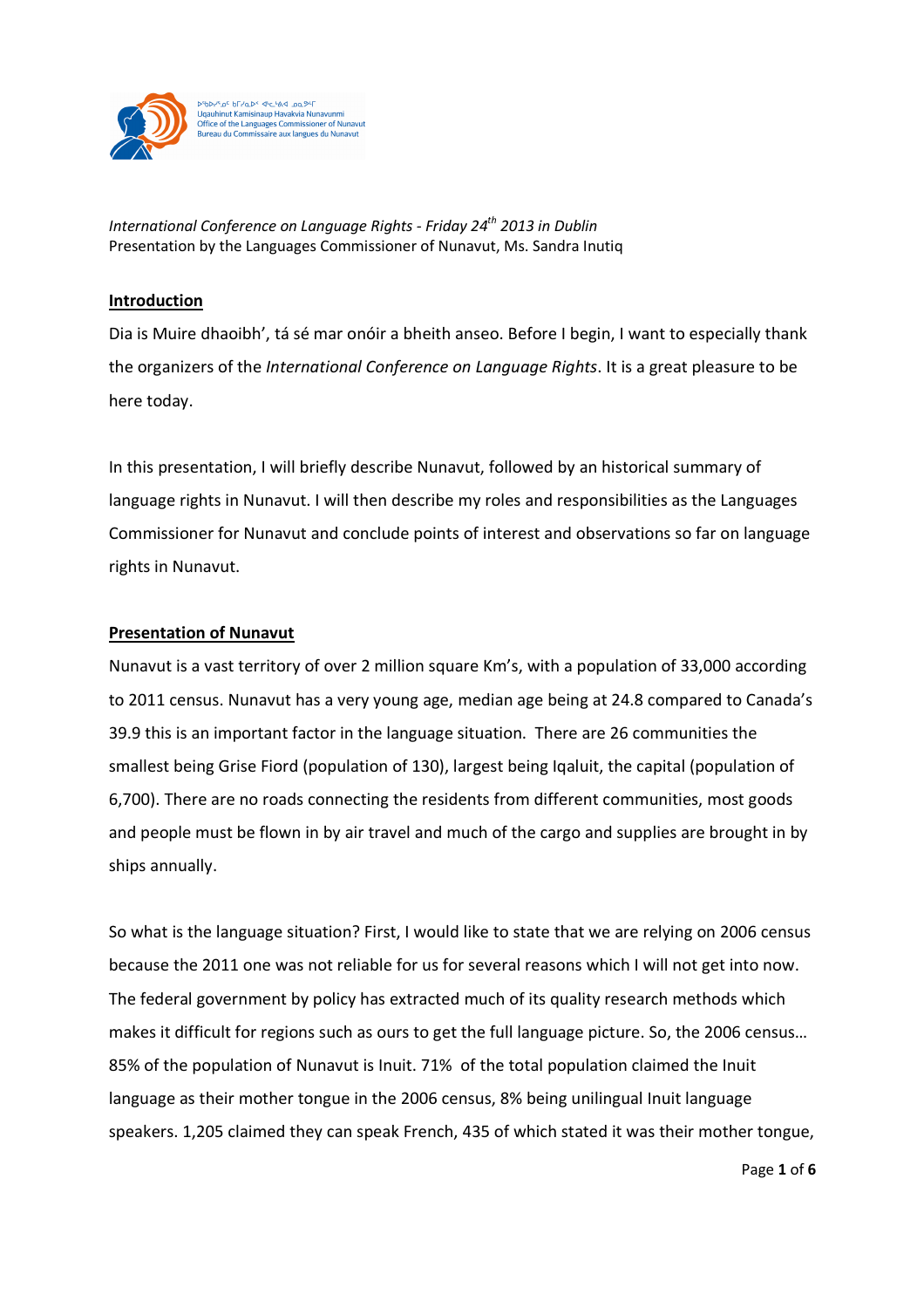

**US AC HELA NS ANY RAY AN ONE** Jaauhinut Kamisinaup Havakvia Nunavunmi Office of the Languages Commissioner of Nunavut Bureau du Commissaire aux langues du Nunavut

40 of them unilingual French speaking. Most young people are currently able to use both the Inuit and English or the French and English languages. Few people can speak both French and Inuktut. The use of English is increasing at the expense of the Inuit language and French.

In terms of the political make up. The territory was part of a land claim deal by Inuit, and was created on April 1st, 1999. Unlike Provinces which have constitutionally based legislative powers, territorial legislative powers are delegated by the federal government through an act. Nunavut's legislature, with its 19 members operates by a system of consensus, meaning there are no political parties.

One of the legislative powers includes the ability to create laws in relation to languages, as long as it does not take away from the language rights of English and French. So there are three official languages of Nunavut: Inuit language, French and English. English being the predominant language of the government, most industries and the increasing language at home which makes two languages in vulnerable situations: Inuit language and French.

## **Historical summary of language rights in Nunavut**

A brief description of the history…

Federal Bilingualism of French and English has been part of the Canadian dialogue since the creation of the country in 1867. I will not go into this history extensively but rather will focus on events that have led to where Nunavut is today.

One of the biggest drivers of creating Nunavut was language and cultural rights. The idea of Nunavut was part of the drive for self-determination by Inuit. In the late 1960's during the civil rights era a group of Inuit formed Inuit Tapirisat of Canada (ITC) to lobby for collective rights. In 1976, a land claim proposal was submitted to the federal government by ITC. It included language rights in government, and employment equity for Inuit. Inuit obviously wanted self-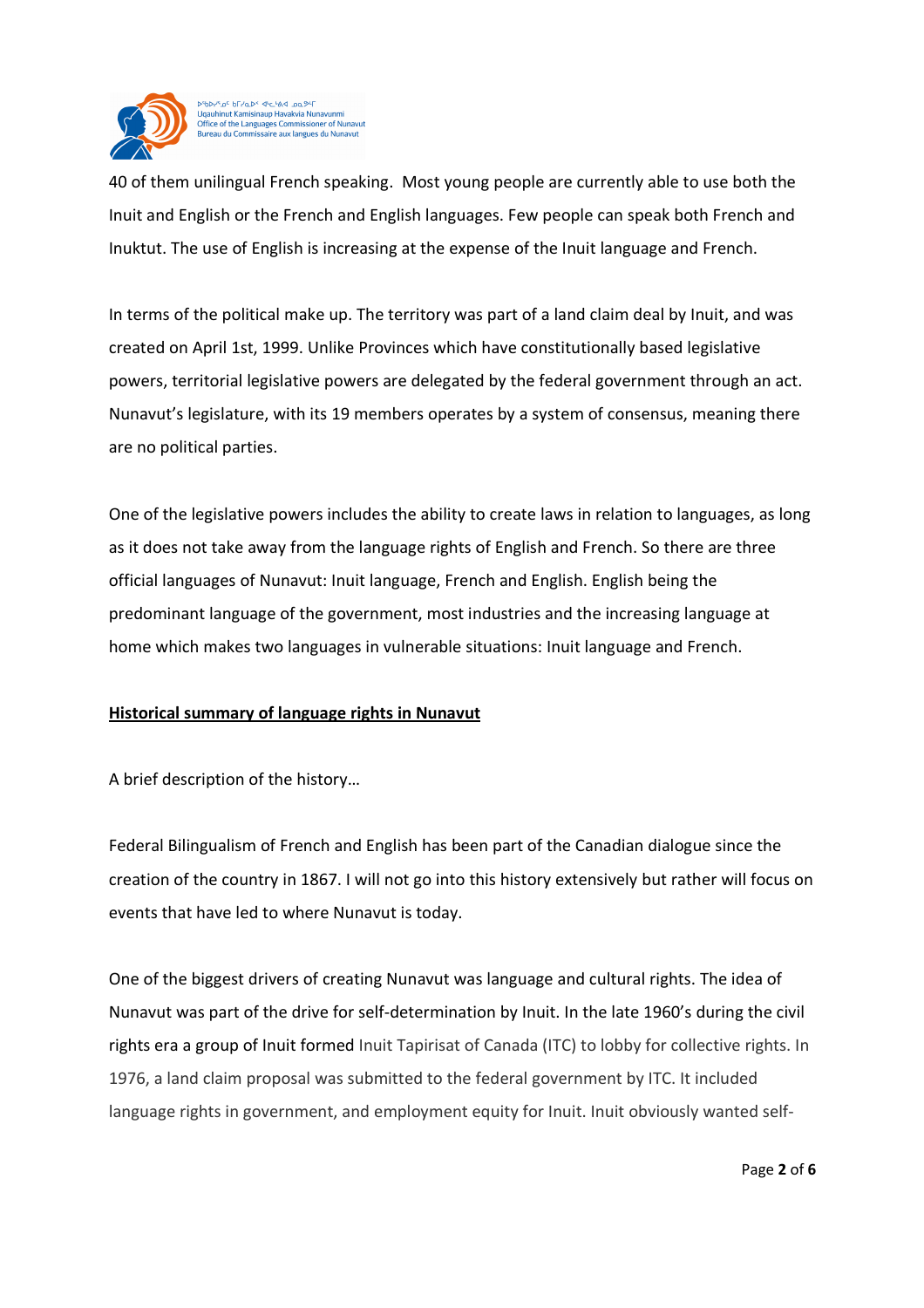

determination in all spheres, political, social, administration and economical, language playing an integral part.

In *1982 Constitution Act of Canada* was entrenched, it included language rights for French and English (sections 16-23) and section 35 containing some provisions for Aboriginal Rights, which do not explicitly speak to language rights but are stated in the preamble of Nunavut's language acts being a basis for language rights for Inuit.

After the *Constitution Act* was created, the federal government was going to unilaterally amend the legislative powers of the Northwest Territories (before Nunavut), entrenching official bilingualism of English and French. The two territories of NWT and Yukon strongly objected to this unilateral action insisting that Aboriginal languages be recognized as official languages of the territories.

Both levels of governments NWT and the federal government eventually conceded to a territorial *Official Languages Act* that included Aboriginal languages, modeled on the Constitution requirements for English and French. Most importantly it included "official status" for a number of Aboriginal languages. Aboriginal languages were recognized then but still did not enjoy equal status as English and French.

As part of this delicate political compromise, both parties signed an *Accord,* with Canada committing to pay all costs relating to the implementation of French as an Official Language in the Territory, and supporting the Territory to provide its services in French. There was also a commitment from Canada to provide adequate funding to the Territories to preserve, promote and improve services in Aboriginal languages.

When the Nunavut Territory was created in 1999, the NWT act on official languages was transferred over. The preamble of this grandfathered *Official Languages Act* states it is established to ensure equality between French and English, and Aboriginal languages will be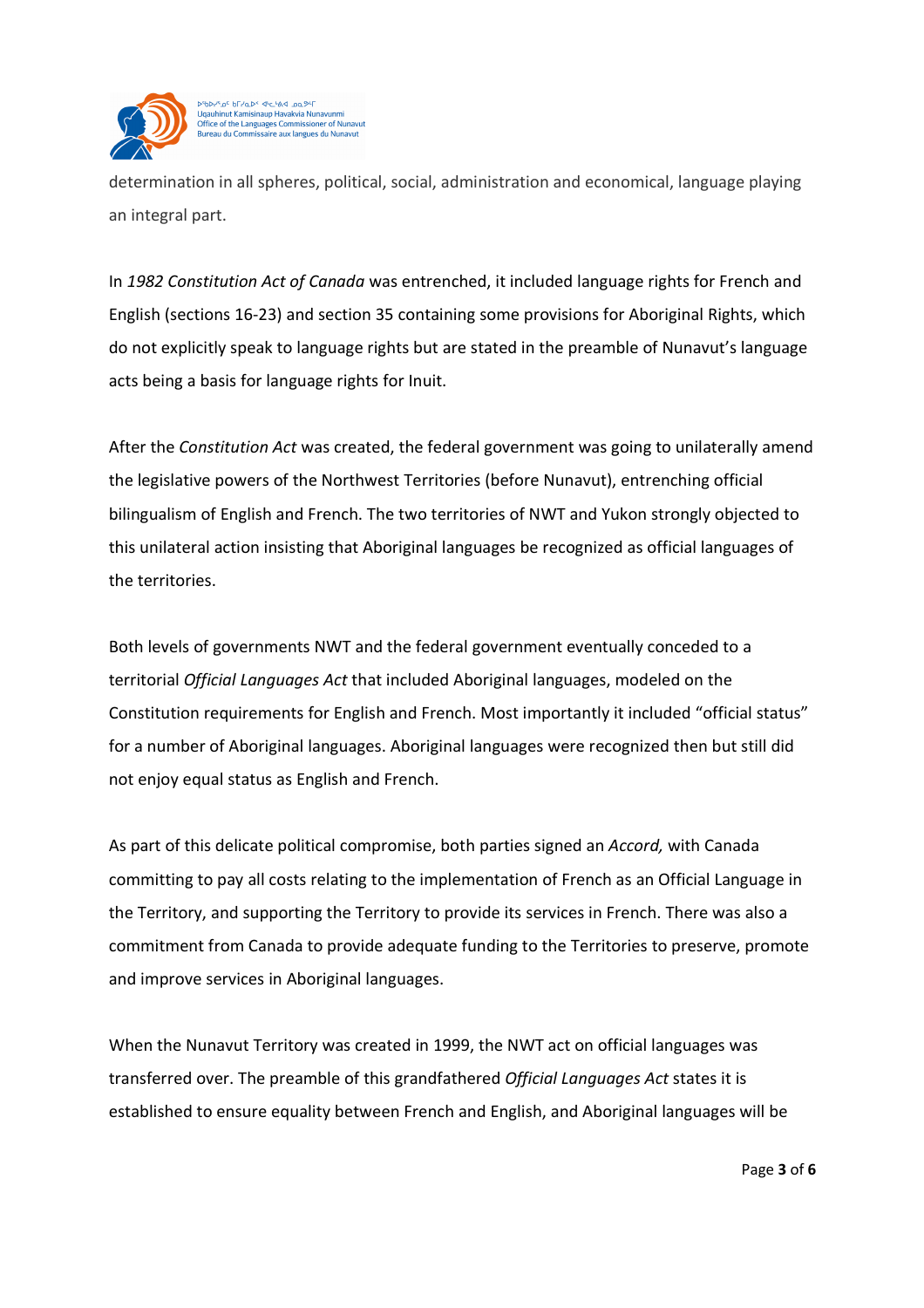

is of hEzo be die lad oo by Jaauhinut Kamisinaup Havakvia Nunavunmi Office of the Languages Commissioner of Nunavut<br>Bureau du Commissaire aux langues du Nunavut

given "recognition". It was clear to Nunavut work needed to be done to allow for better equality between languages.

Shortly after the creation of the Territory the Office of the Languages Commissioner created a committee to start thinking about a Nunavut made language legislation. The office recommended the need for legislation in order to protect and strengthen the Inuit language as well as having an *Official Language Act.* After years of research and consultation, in 2008, both the *Official Languages Act* and the *Inuit Language Protection Act* were passed through the legislative assembly. *Inuit Language Protection Act* came into effect September 2009, however, the new Official Languages Act only came into effect April of this year.

## **The Inuit Language Protection Act**

The *Inuit Language Protection Act* was created to mandate the territorial government to take specific measures to revitalize and protect the Inuit language. The "package" of Inuit language rights include: right to instruction in the education system, right to work, municipal services, the private sector organizations and federal entities operating in Nunavut. It creates more onerous responsibility to those that provide "essential services", "household, residential or hospitality services", basically for those that are deemed to have greater impact on lives*.* It also creates a language authority whose responsibility is to standardise terminology in the Inuit language, make resources available as well as creating proficiency levels and standards for the language.

## **The Official Languages Act**

As I mentioned previously, the *Official Language Act* gives equal rights, status and privileges in Nunavut to the Inuit, English and French languages. This act establishes requirement which the Legislative Assembly, judicial or quasi-judicial bodies, the Government of Nunavut, its boards and agencies. It also creates and describes the roles and responsibilities of the Minister of Language.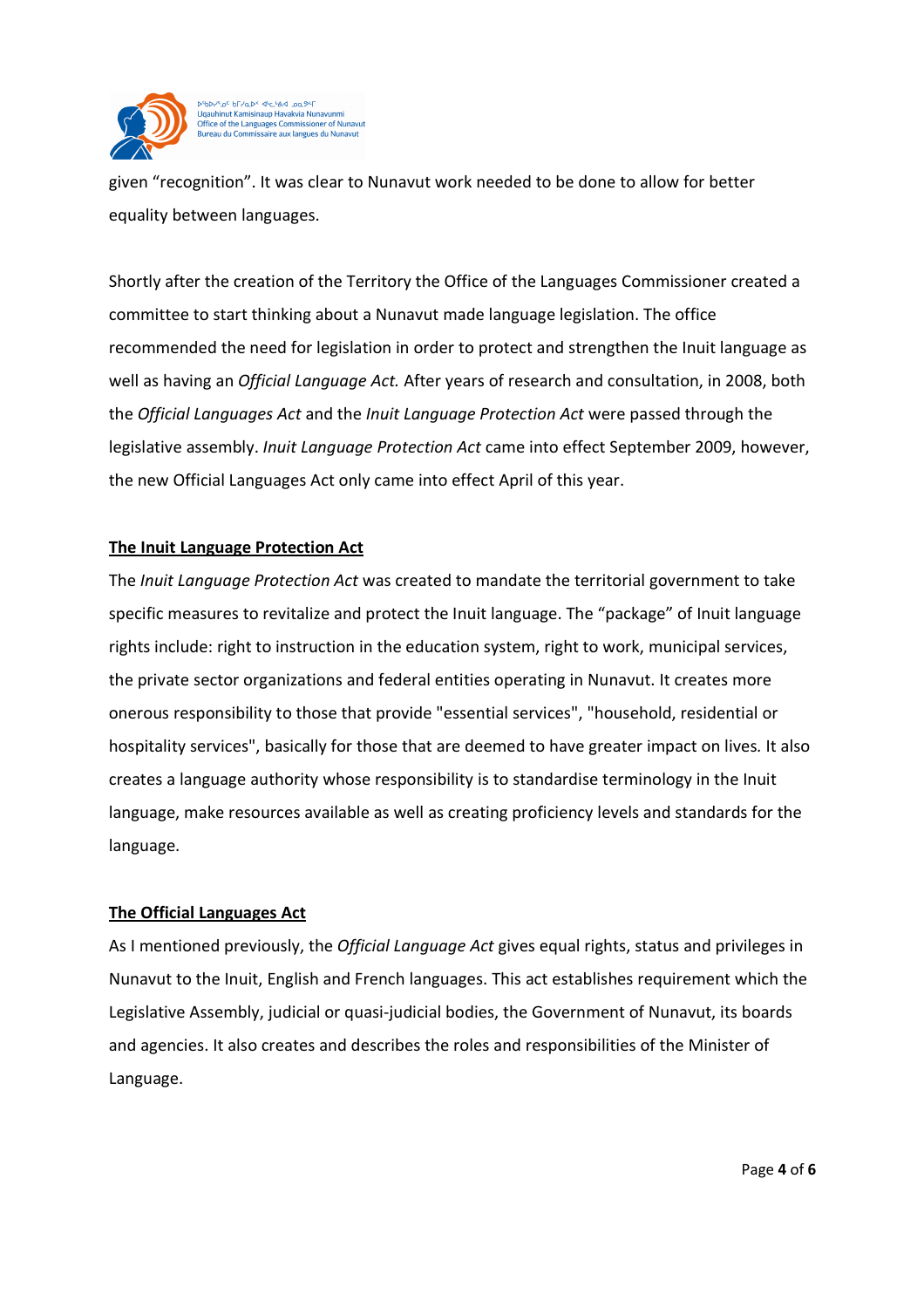

**US AC HELA NS ANY RAY AN ONE** Uqauhinut Kamisinaup Havakvia Nunavunmi Office of the Languages Commissioner of Nunavut Bureau du Commissaire aux langues du Nunavut

The Minister of language is responsible to promote and bring awareness on history, status and importance of diversity. Also as significantly, to coordinate the effective implementation by territorial institutions and municipalities of language acts.

# **Roles and Responsibilities**

The powers and duties of the Languages Commissioner are listed in the *Official Languages Act*  and *the Inuit Language Protection Act*, it is my responsibility in an ombudsman like role to investigate and review any possible breach of the language legislation by territorial institutions, municipalities and, soon, the private sector organizations. Languages Commissioner can bring an application to court to remedy any violation of the language acts. I am also responsible for public education on language rights, and advising language stakeholders to help achieve compliance. And at last, I monitor and examine the progress of territorial institutions, municipalities and private sector organization in meeting their obligations under the Nunavut's language legislation. Our work is published in our annual report.

## **Points of Interest and Observations**

To conclude, I will state points of interest and observations so far of the new language acts. You will note that in our language acts the word "complaint" is not used, and is replaced by the word "concern". This is to make the acts more culturally relevant, as complaining is discouraged socially. In the acts there is much focus on mediation and informal resolutions to also make it more culturally in line with Nunavut. The new acts have also included an ability for the Languages Commissioner to initiate an investigation on their own, and the ability to combine cases. We have started our first systemic investigation as a result of these provisions and would like to share some lessons learned so far.

The observations we have made so far in how the language acts can be improved are: that the early childhood education provisions need to be strengthened to ensure children in a childcare facility are attaining the language, specific rights are held to ensure this; that statistics gathered need to be thorough and comprehensive to capture the language situation of all